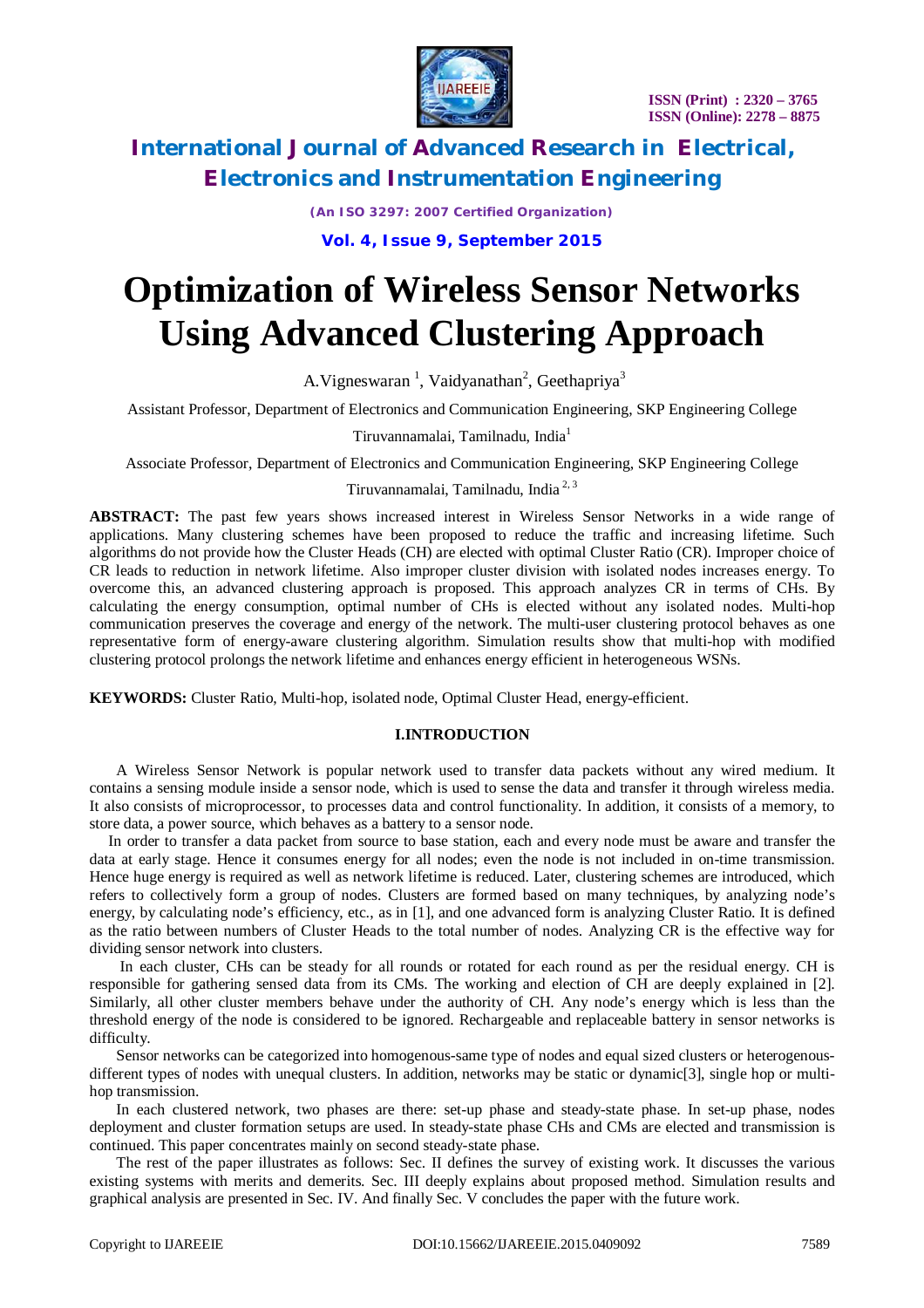

*(An ISO 3297: 2007 Certified Organization)*

### **Vol. 4, Issue 9, September 2015**

### **II. RELATED WORK**

 Clustering schemes provide much better performance than individual node transmissions. Clusters are formed by using many clustering protocols. In that, LEACH-low energy adaptive clustering hierarchy[4], is the first-formed protocol, which uses the CHs as routers. But it doesn't guarantee about the charge of the node as well as uniform distribution of the node.

Many advanced form of LEACH protocols[5] are proposed. i.e., LEACH-D, E and so on. Good things cannot be good alone. Likewise, even many advanced protocols have been proposed, it includes both advantages and disadvantages.

 In [6], the authors proposed an algorithm to prolong the network lifetime of isolated nodes, which doesn't belongs to any cluster. Due to improper division of clustered network, there may be a possibility of occurrence of isolated nodes. Isolated nodes are also created due to unaware of the user when analyzing the cluster in the sensor networks. It consumes more energy than any clustered node to make transmission. Hence the authors use REAC-IN protocol that elects CHs based on weight, residual energy of each node and regional average energy.

 Data packet can be transferred using two ways: between the clusters and within the clusters. In [7], Koteeswararao, Shailaja and Madhu proposed multi-hop cluster based routing protocol. For large networks, single hop transmission is difficult to use. It consumes much energy and reduces the network lifetime. Using multi-hop protocol offers better performance and enhances the node's lifetime. It transmits the data over the Base Station through several CHs. It ignores gateway nodes and makes transmissions with the rest of the nodes. Kumar, Ahuja and Bhushan et.al [8] proposed MEECDA algorithm in which they used multi-hop transmission. It combines both the idea of multi-hop and clustering to provide better performance. But it doesn't analyze Cluster Ratio to divide the network. In [9], the authors proposed a multi-hop routing protocol on uneven, un sized clustering algorithm. It is on the basis of LEACH protocol. Hence energy is not guaranteed.

 In [10], Kour and Sharma et.al. proposed the advance form of HEED which includes heterogeneous clustered networks. This algorithm is used in two-hop, three-hop and also in multi-hop transmission in terms of node's energy. This method provides better performance compared to HEED.

 For ad-hoc sensor networks, in [11], the authors proposed HEED protocol to enhance the long-lived networks. But this approach is applicable only for two-level hierarchy. It doesn't obey multi-level hierarchy. In [12], Bandyopadhyay and Coyle proposed an algorithm for efficient hierarchical algorithm for sensor networks. Though this paper calculates optimal CR, it valid only for contention-free and error-free environment. And it is questioned for lossy environment. In [13],Kim et.al. proposed a clustering scheme for self organizing distributed networks. It analyzes the optimal clusters by novel probability function, but only for single-hop only. For multi-hop clusters, it is not applicable.

In [14], Jin, Kim and Cho et.al. proposed optimal CR in clustered sensor networks. It analyzes the CR by calculating the transmission count and link reliability. Though it behaves as a good approach, improper choice of CR leads to isolated nodes. This isolated node take too much of energy to transmit as well as reduces the network lifetime.

 In the overall existing schemes, they possess not only advantages, but also some disadvantages. Some authors proposed multi-hop communication, but CR is not analyzed. While some proposed CR calculation, but no way if isolated nodes were formed. Hence, this paper proposes an advanced clustering approach which analyzes optimal Cluster Ratio with tri advantages in sensor networks. This algorithm uses HEED protocol with multi-hop level communication. It also uses in isolated node network. Also it analyzes the nodes for each round to found out the active, sleepy and inactive nodes.

#### **III. PROPOSED SYSTEM**

This section presents the proposed method, which is more convenient for wireless sensor networks.

#### *A. CR BASED CLUSTER SCHEME*

 As we know, sensor networks consist of tiny sensor nodes, they are grouped to form a cluster to reduce network traffic. Clusters are formed with the help of CR. In [18], CR is defined as, the ratio between number of CHs to the total number of nodes in the network. If random number of CR is analyzed, two major drawbacks are created namely, isolated nodes are formed and also complexity is heavy. Hence, the main purpose of CR in this paper is to reduce the complexity of network as well as the traffic. The term 'isolated node' is ignored due to proper selection of clusters.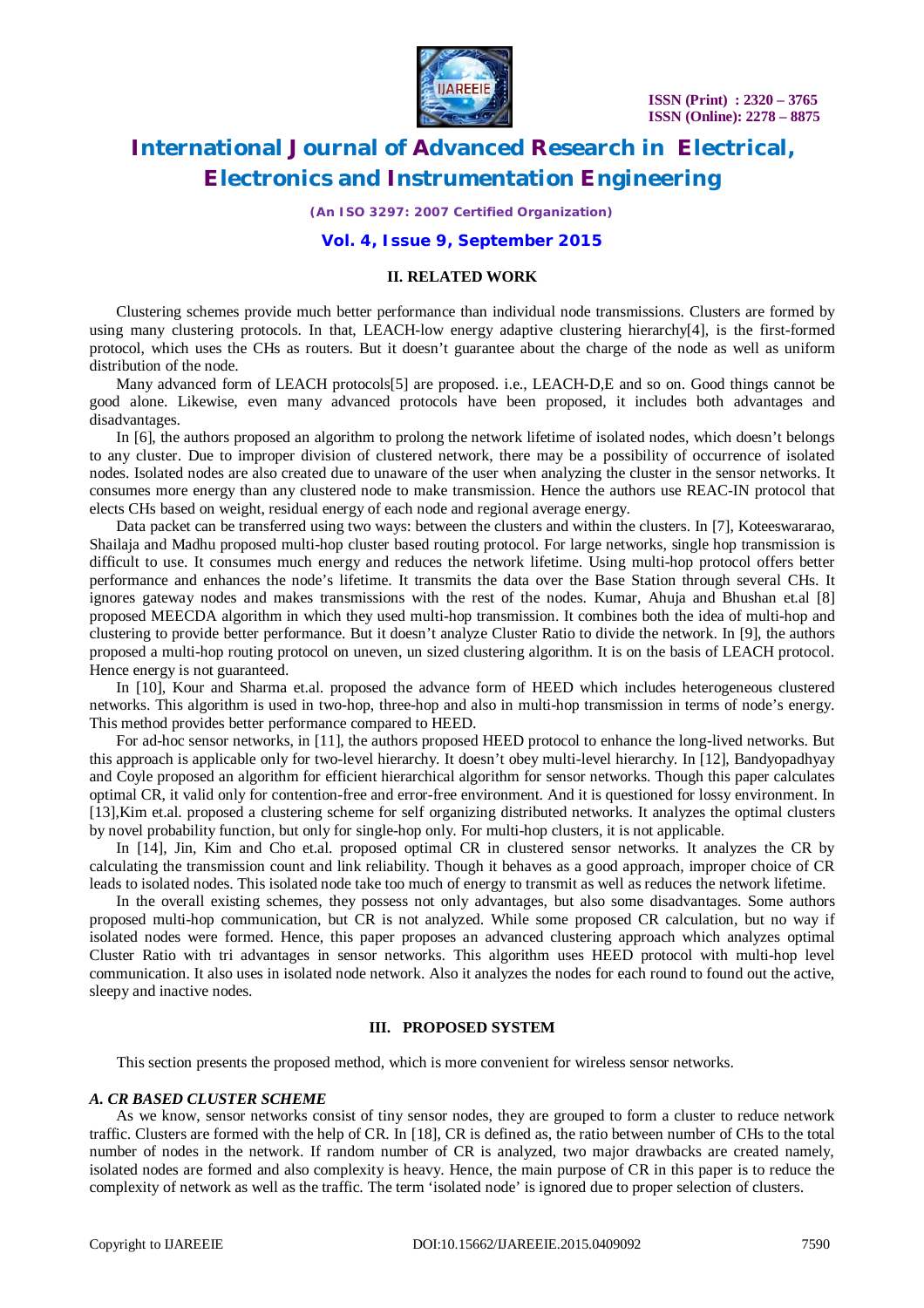

*(An ISO 3297: 2007 Certified Organization)*

### **Vol. 4, Issue 9, September 2015**

 Only active nodes are used in communication. Idle nodes are ignored, since it behaves as a selfish node that refuses to transmit any message to its neighbour node. With the help of active nodes, clusters are formed. In that, CH and CM are elected with the help of HEED protocol. HEED protocol defines one hybrid protocol, since it uses the node's residual energy as well as node's neighbourhood degree. The steps including cluster formation and CH election are termed as set-up phase. In the steady-state phase, CR is analyzed.

$$
Z = CH_i / N
$$

Where  $Z$  is the Cluster Ratio, CH $\mathbf{i}$  is the number of Cluster Heads and N is the total number of nodes in the network.

 By analyzing CR, if isolated nodes are formed, then re-cluster the network and again analyzed the CR. This project suits for heterogeneous network with homogenous cluster. Every node assigns an ID number by CH, which is used to call randomly if that node contains any information.

#### *B. MULTI-HOP BASED CLUSTER SCHEME*

 Our existing method uses communication only for single user. One more cluster needs the same information means, again the Source Cluster sends the same to the needed user. This consumes much energy as well as time consumption. Network traffic is also heavy. Hence this paper proposes multi-hop communication which means same data can be send simultaneously to the needed users without any packet loss. Recipient clusters receive the needed information simultaneously without any loss and time difference.

 The flowchart in Figure 1 shows how data communication is happened when analyzing CR. Initially, when a node receives initialization message, CR is analyzed based on optimal derivation. Check whether isolated nodes are created. If so, again analyze the CR in terms of CH. Otherwise, CH is elected based on HEED protocol.



Figure 1.Flowchart for proposed data communication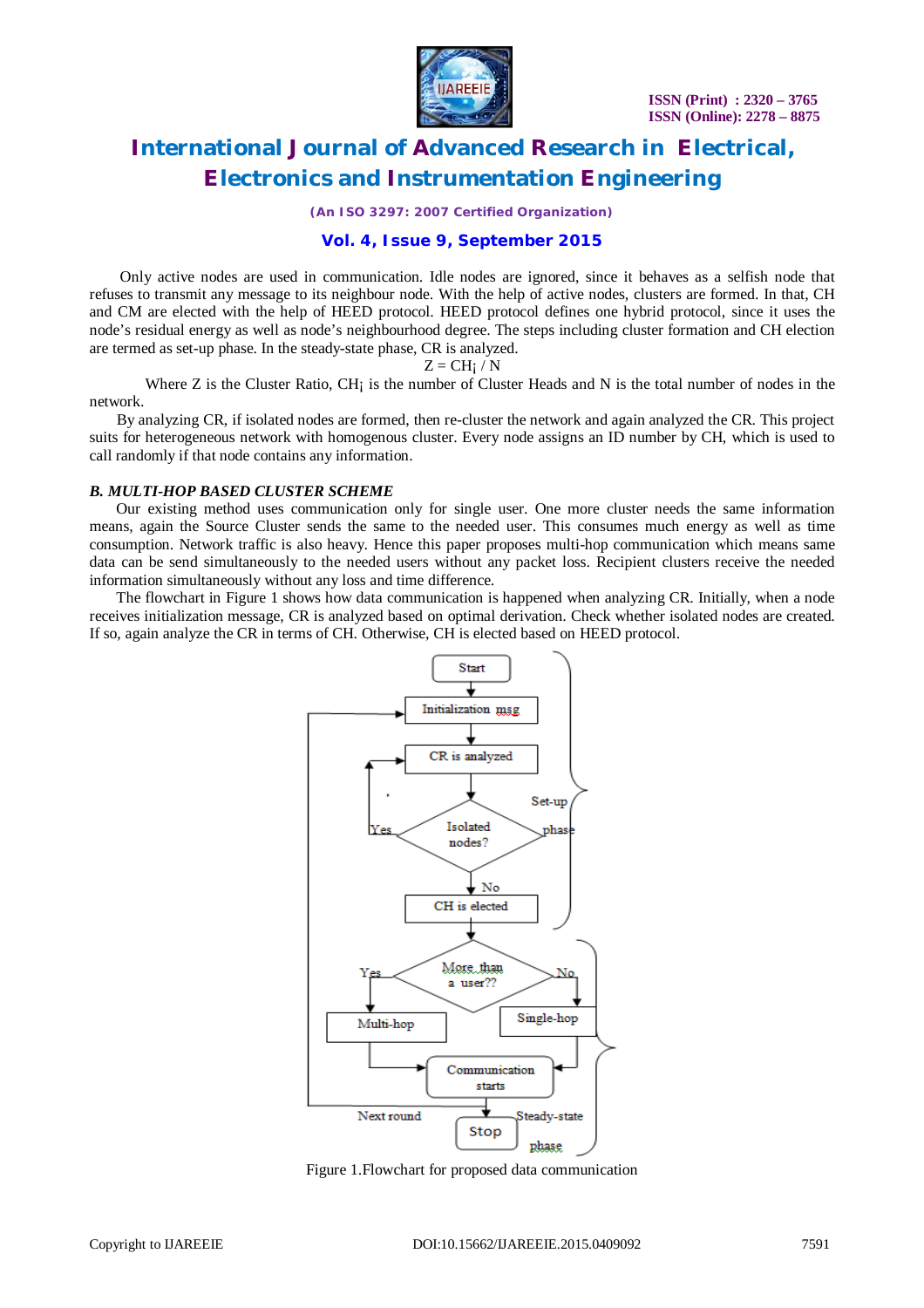

*(An ISO 3297: 2007 Certified Organization)*

## **Vol. 4, Issue 9, September 2015**

 After electing the CH, Source Cluster wanders any more recipient cluster. If yes, then it sends the data in multi-hop to all the users, otherwise single hop is used. After data is communicated, this process is repeated for upcoming round. Before next transmission, nodes are inspected thoroughly for the status of active, sleep or idle.

### **IV. PERFORMANCE EVALUATION**

Our simulations are done in Network Simulator-3(ns -3). It is an advanced form of ns-2.



Figure 2.Data in multi-hop communication

 The above window shows cluster division based on Optimal CR and data can be sent over several users using multi-hop technique. Source Cluster takes much responsibility on selecting the required data receivers and sends it simultaneously.

 Figure 3. shows the graphical notification for network lifetime. Data transmits in multi-hop saves the energy consumption and hence increases the network lifetime gradually.



Figure 4.window shows the comparison graph between energy consumption in existing and proposed method.